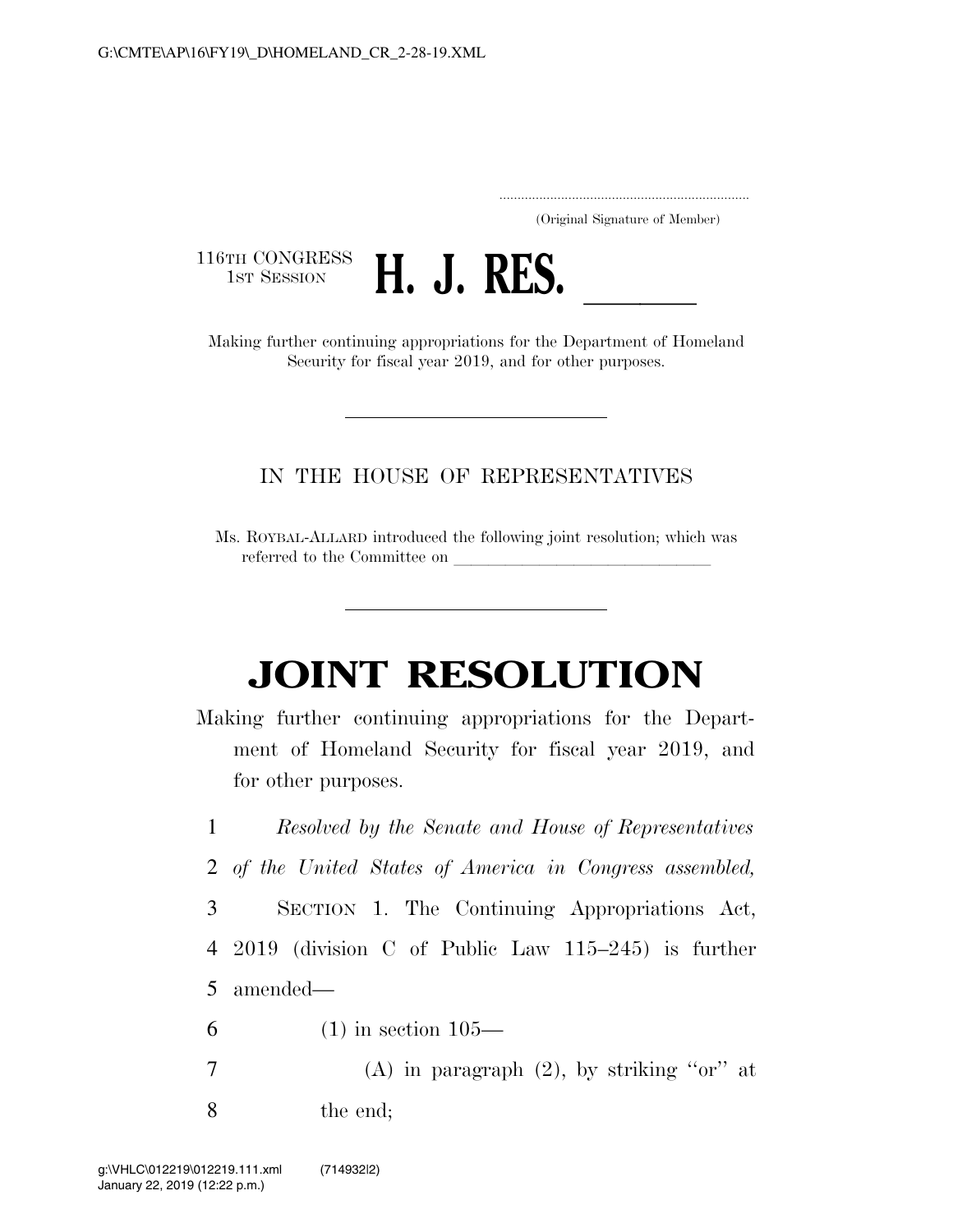| $\mathbf{1}$   | $(B)$ in paragraph $(3)$ —                                    |
|----------------|---------------------------------------------------------------|
| $\overline{2}$ | (i) by inserting "except as provided in                       |
| $\mathfrak{Z}$ | paragraph $(4)$ ," before "December"; and                     |
| $\overline{4}$ | (ii) by striking the period at the end                        |
| 5              | and inserting "; or"; and                                     |
| 6              | (C) by adding at the end the following:                       |
| 7              | $\lq(4)$ with respect to appropriations and funds             |
| 8              | made available, and other authorities granted, pur-           |
| 9              | suant to section $101(5)$ of this joint resolution for        |
| 10             | the Department of Homeland Security, February 28,             |
| 11             | $2019."$ ; and                                                |
| 12             | $(2)$ in section 110, by adding at the end the fol-           |
| 13             | lowing:                                                       |
| 14             | "(c) With respect to mandatory payments whose                 |
| 15             | budget authority was provided in the Department of            |
| 16             | Homeland Security Appropriations Act, 2018 (division F        |
| 17             | of Public Law $115-141$ , subsections (a) and (b) shall be    |
| 18             | applied by substituting 'section $105(4)$ ' for 'section      |
| 19             | $105(3)$ ' each place it appears.".                           |
| 20             | SEC. 2. (a) Amounts appropriated by operation of the          |
| 21             | amendments made by section 1 for the salaries and ex-         |
| 22             | penses of employees shall be available for payment of sala-   |
| 23             | ries in accordance with section $1341(c)$ of title 31, United |
| 24             | States Code (as added by the Government Employee Fair         |
| 25             | Treatment Act of 2019).                                       |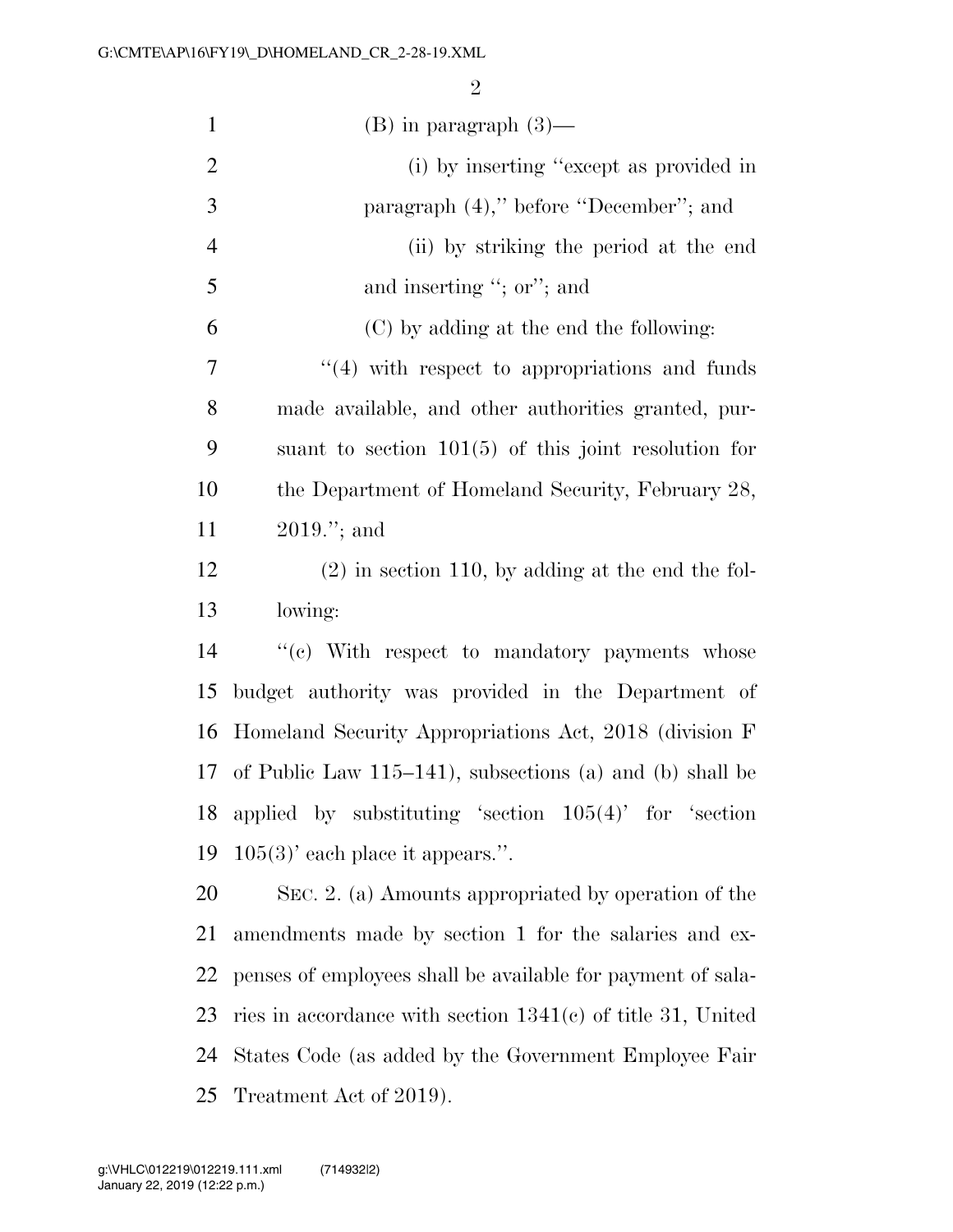(b) All obligations incurred in anticipation of the ap- propriations made and authority granted by this joint res- olution for the purposes of maintaining the essential level of activity to protect life and property and bringing about orderly termination of Government functions, and for pur- poses as otherwise authorized by law, are hereby ratified and approved if otherwise in accord with the provisions of this joint resolution, and for purposes of such obliga- tions the time period covered by this joint resolution shall be considered to include the period beginning on or about December 22, 2018, during which there occurred a lapse in appropriations.

 SEC. 3. (a) If a State (or another Federal grantee) used State funds (or the grantee's non-Federal funds) to continue carrying out a Federal program or furloughed State employees (or the grantee's employees) whose com- pensation is advanced or reimbursed in whole or in part by the Federal Government—

 (1) such furloughed employees shall be com- pensated at their standard rate of compensation for such period;

 (2) the State (or such other grantee) shall be reimbursed for expenses that would have been paid by the Federal Government during such period had appropriations been available, including the cost of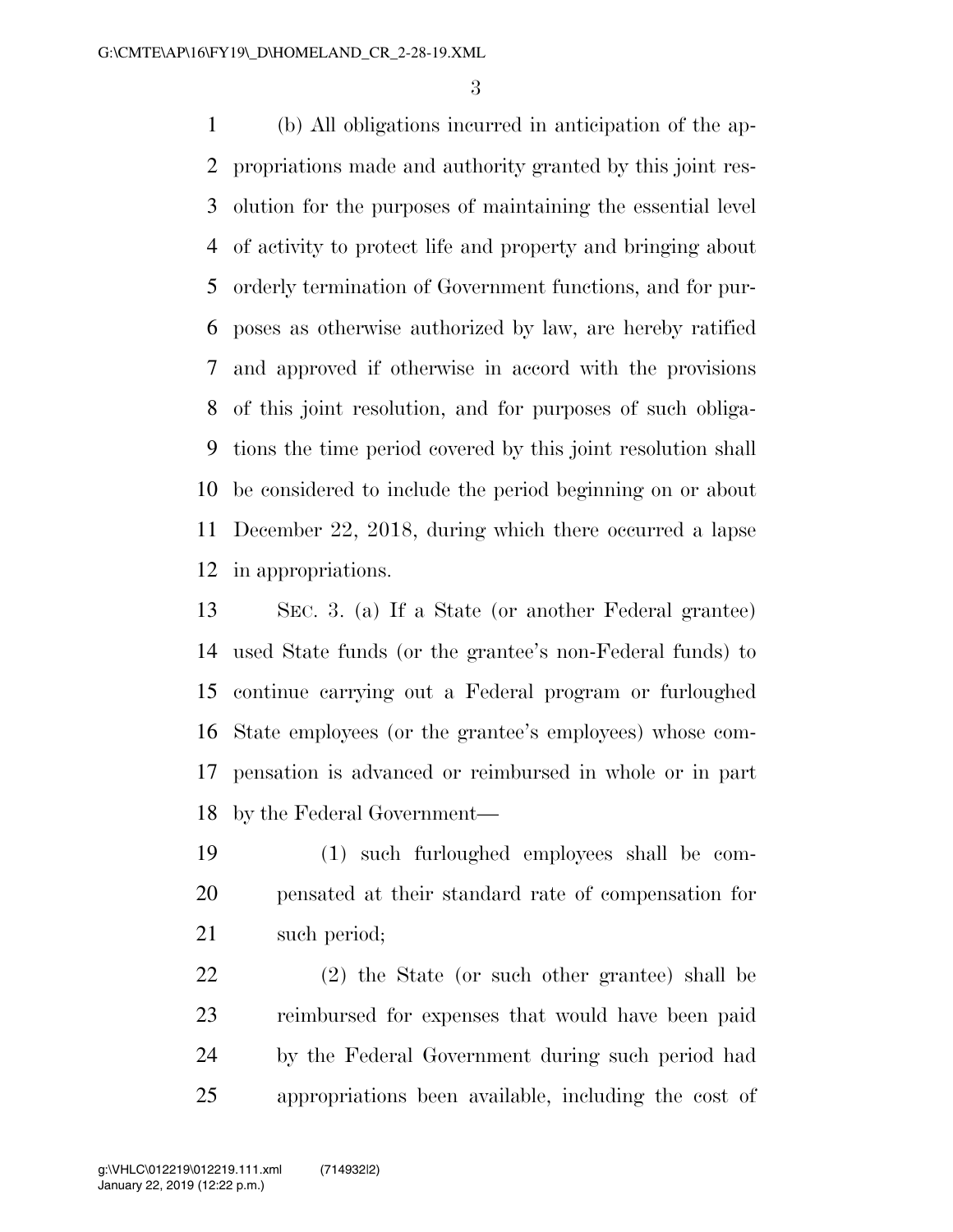compensating such furloughed employees, together with interest thereon calculated under section 6503(d) of title 31, United States Code; and

 (3) the State (or such other grantee) may use funds available to the State (or the grantee) under such Federal program to reimburse such State (or the grantee), together with interest thereon cal- culated under section 6503(d) of title 31, United States Code.

 (b) For purposes of this section, the term ''State'' and the term ''grantee'', including United States terri- tories and possessions, shall have the meaning given such terms under the applicable Federal program under sub- section (a). In addition, ''to continue carrying out a Fed- eral program'' means the continued performance by a State or other Federal grantee, during the period of a lapse in appropriations, of a Federal program that the State or such other grantee had been carrying out prior to the period of the lapse in appropriations.

 (c) The authority under this section applies with re- spect to the period of a lapse in appropriations beginning on or about December 22, 2018, and ending on the date of enactment of this joint resolution with respect to the Department of Homeland Security which, but for such lapse in appropriations, would have paid, or made reim